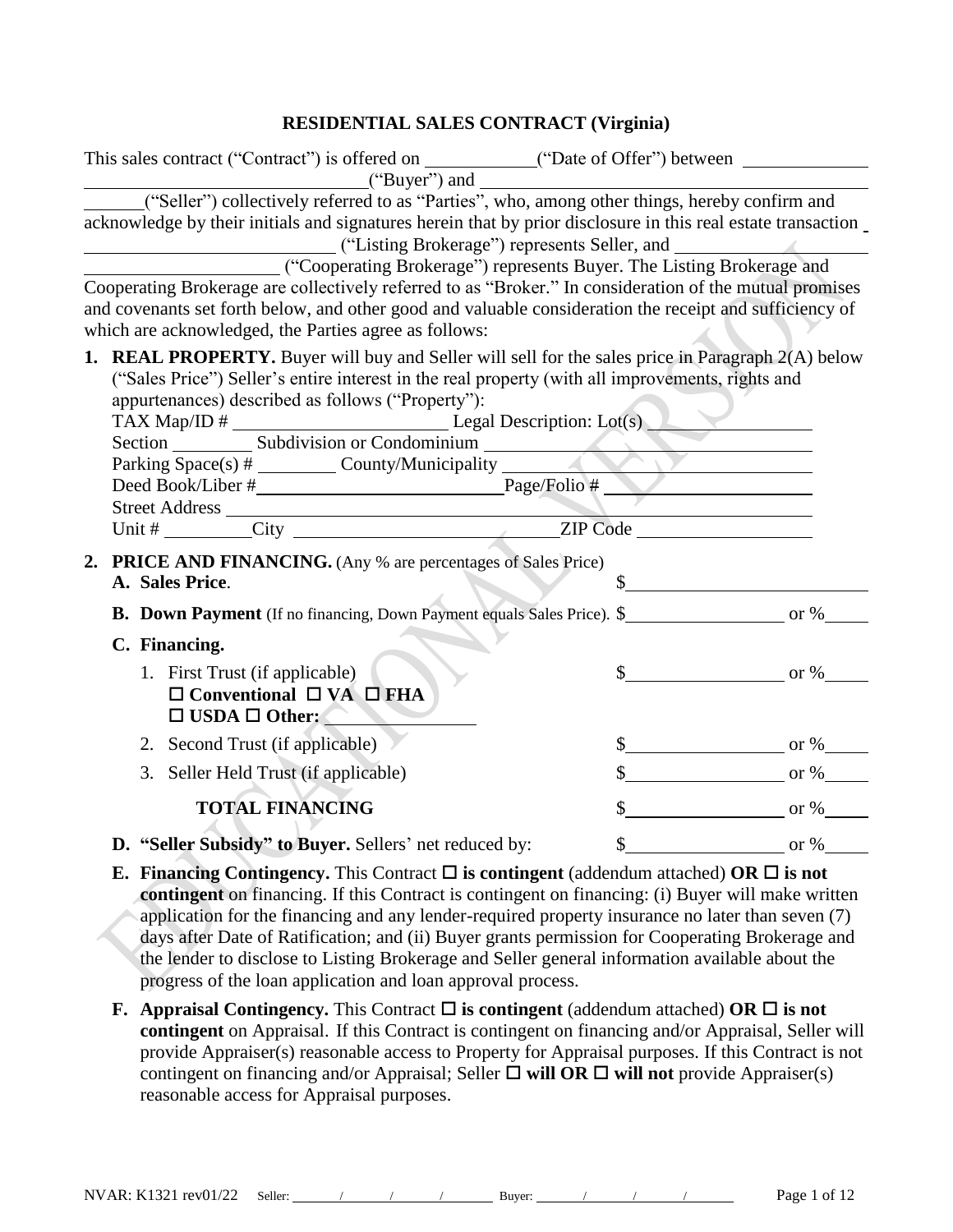If this Contract is not contingent on Appraisal, Buyer will proceed to Settlement without regard to Appraisal. Seller and Buyer authorize Broker to release Sales Price to Appraiser(s) who contacts them to obtain the information. Nothing in this subparagraph creates a financing contingency not otherwise agreed to by the Parties.

- **G.** Buyer's Representations. Buyer  $\Box$  will OR  $\Box$  will not occupy Property as Buyer's principal residence. **Unless specified in a written contingency, neither this Contract nor the financing is dependent or contingent on the sale and settlement or lease of other real property.** Buyer acknowledges that Seller is relying upon Buyer's representations, including without limitation, the accuracy of financial or credit information given to Seller, Broker, or the lender by Buyer.
- **3. DEPOSIT.** Buyer's deposit ("Deposit") in the amount of \$ check/bank-wired funds; and/or  $\Box$  \$ by note due and payable on will be held by ("Escrow Agent"). Buyer has delivered Deposit to Escrow Agent  $OR \square$  will deliver Deposit to Escrow Agent by  $\blacksquare$  days after Date of Ratification. If Buyer fails to timely deliver Deposit to Escrow Agent as provided herein, Seller may at Seller's option Deliver to Buyer Notice to Void this Contract. Upon Delivery of Seller Notice to Void Contract, all respective rights and obligations of the Parties arising under this Contract will terminate. Buyer may cure Default by Delivering Deposit to Escrow Agent prior to Seller Delivery of Notice Voiding this Contract.

Deposit will be deposited by Escrow Agent into an escrow account in accordance with applicable state and federal law. This account may be interest bearing and all Parties waive any claim to interest resulting from Deposit. Deposit will be held in escrow until: (i) credited toward Sales Price at Settlement; (ii) all Parties have agreed in writing as to its disposition; (iii) a court of competent jurisdiction orders disbursement and all appeal periods have expired; or (iv) disposed of in any other manner authorized by law. Seller and Buyer agree that no Escrow Agent will have any liability to any party on account of disbursement of Deposit or on account of failure to disburse Deposit, except only in the event of Escrow Agent's gross negligence or willful misconduct. Seller and Buyer further agree that Escrow Agent will not be liable for the failure of any depository in which Deposit is placed and that Seller and Buyer each will indemnify, defend and save harmless Escrow Agent from any loss or expense arising out of the holding, disbursement or failure to disburse Deposit, except in the case of Escrow Agent's gross negligence or willful misconduct.

**4. SETTLEMENT.** Seller and Buyer will make full settlement in accordance with the terms of this Contract on, or with mutual consent before, \_\_\_\_\_\_\_\_\_\_\_\_\_\_\_\_\_\_\_\_\_\_\_\_\_\_\_("Settlement Date") except as otherwise provided in this Contract. If Settlement Date falls on a Saturday, Sunday, or legal holiday, then Settlement will be on the prior business day.

**NOTICE TO BUYER REGARDING THE REAL ESTATE SETTLEMENT AGENTS ACT ("RESAA") Choice of Settlement Agent: You have the right to select a Settlement agent to handle the closing of this transaction. The Settlement agent's role in closing your transaction involves the coordination of numerous administrative and clerical functions relating to the collection of documents and the collection and disbursement of funds required to carry out the terms of the contract between the Parties. If part of the purchase price is financed, your lender will instruct the Settlement agent as to the signing and recording of loan documents and the disbursement of loan proceeds. No Settlement agent can provide legal advice to any party to the transaction except a Settlement agent who is engaged in the private practice of law in Virginia and who has been retained or engaged by a party to the transaction for the purpose of providing legal services to that party.**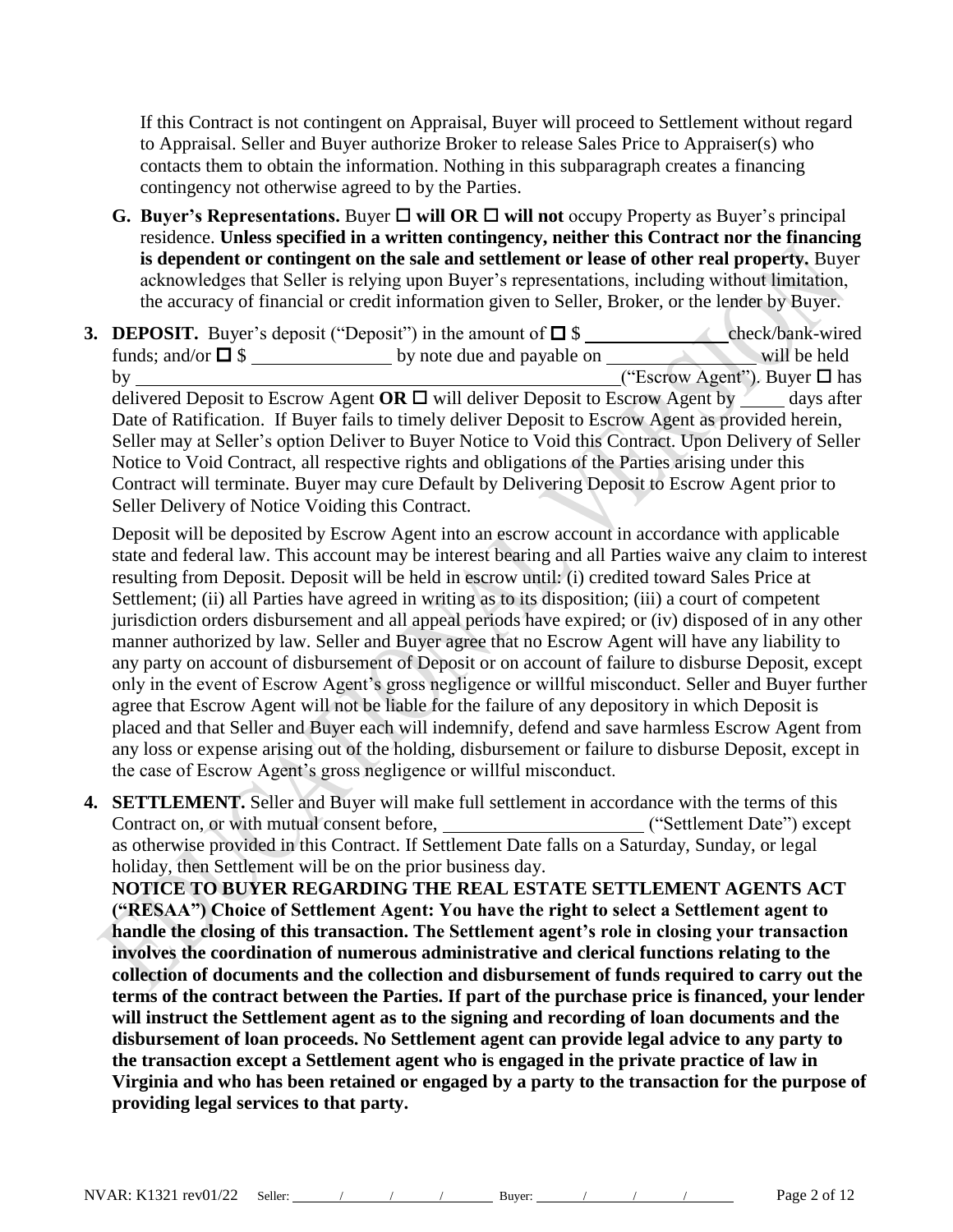**Variation by agreement: The provisions of the Real Estate Settlement Agents Act may not be varied by agreement, and rights conferred by this chapter may not be waived. The Seller may not require the use of a particular settlement agent as a condition of the sale of the property. Escrow, closing and Settlement service guidelines: The Virginia State Bar issues guidelines to help Settlement agents avoid and prevent the unauthorized practice of law in connection with furnishing escrow, Settlement or closing services. As a party to a real estate transaction, you are entitled to receive a copy of these guidelines from your Settlement agent, upon request, in accordance with the provisions of the Real Estate Settlement Agents Act.**

Buyer designates ("Settlement Agent"). Buyer agrees to contact Settlement Agent within ten (10) Days of Date of Ratification to schedule Settlement. Settlement Agent will order the title exam and survey if required. Pursuant to Virginia law, Settlement Agent is the sole agent responsible for conducting the Settlement as defined in Virginia Code § 55.1-900, *et seq*. ("Settlement"). Delivery of the required funds and executed documents to the Settlement Agent will constitute sufficient tender of performance. Funds from this transaction at Settlement may be used to pay off any existing liens and encumbrances, including interest, as required by lender(s) or lienholders.

To facilitate Settlement Agent's preparation of various closing documents, including any Closing Disclosure, Buyer hereby authorizes Settlement Agent to send such Closing Disclosure to Buyer by electronic means and agrees to provide Settlement Agent Buyer's electronic mail address for that purpose only.

- **5. DOWN PAYMENT.** Down Payment will be paid on or before Settlement Date by certified or cashier's check or by bank-wired funds as required by Settlement Agent. An assignment of funds will not be used without prior written consent of Seller.
- **6. DELIVERY.** This paragraph specifies the general delivery requirements under this Contract. For delivery of property or condominium owner's association documents see the VIRGINIA PROPERTY OWNERS' ASSOCIATION ACT and/or VIRGINIA CONDOMINIUM ACT paragraphs of this Contract.

Delivery ("Delivery," "delivery," or "delivered") methods may include hand-carried, sent by professional courier service, by United States mail, by facsimile, or email transmission. The Parties agree that Delivery will be deemed to have occurred on the day: delivered by hand, delivered by a professional courier service (including overnight delivery service) or by United States mail with return receipt requested, or sent by facsimile or email transmission, either of which produces a tangible record of the transmission.

Deliveries will be sent as follows:

A. Addressed to Seller at Property address unless otherwise specified below by  $\Box$  United States mail, hand delivery or courier service **OR**  $\Box$  fax **OR**  $\Box$  email (check all that apply): To Seller:

**B.** Addressed to Buyer by  $\Box$  United States mail, hand delivery or courier service OR  $\Box$  fax OR  $\Box$ email (check all that apply):

To Buyer:

No party to this Contract will refuse Delivery in order to delay or extend any deadline established in this Contract.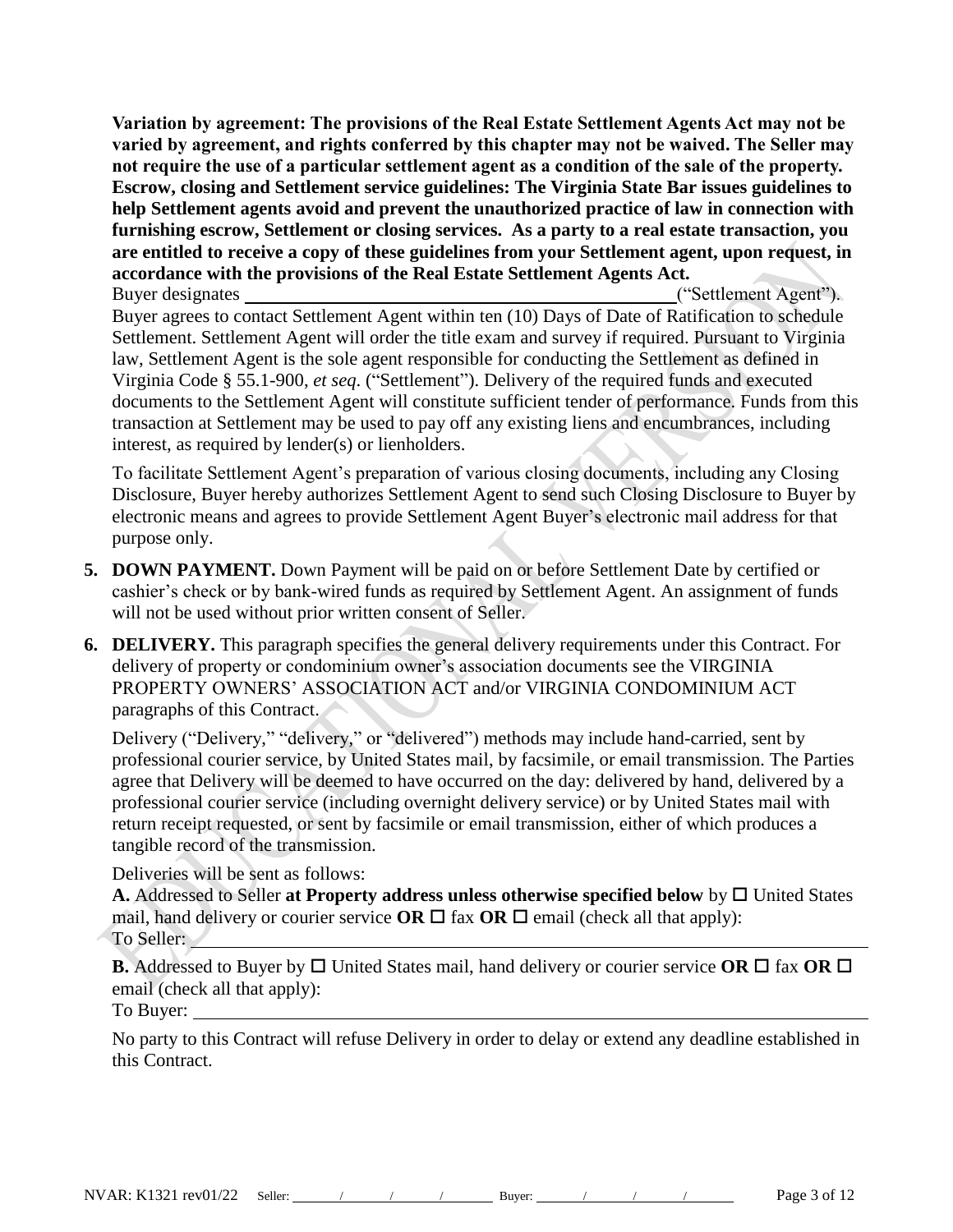- **7. VIRGINIA RESIDENTIAL PROPERTY DISCLOSURE ACT.** The Virginia Residential Property Disclosure Act [\(§ 55.1-700 et seq. of the Code of Virginia\)](https://law.lis.virginia.gov/vacode/title55.1/chapter7/) requires Seller to deliver a disclosure statement prior to the acceptance of this Contract unless the transfer of Property is exempt. The law requires Seller, on a disclosure statement provided by the Real Estate Board, to state that Seller makes no representations or warranties concerning the physical condition of the Property and to sell the Property "as is," except as otherwise provided in this Contract.
- **8. VIRGINIA PROPERTY OWNERS' ASSOCIATION ACT.** Seller represents that the Property  $\Box$  is **OR**  $\Box$  is not located within a development that is subject to the Virginia Property Owners' Association Act ("POA Act" or "Act" solely in this Paragraph).
	- **A.** Section 55.1-1808(B) of the Act requires the following contract language:

Subject to the provisions of subsection A of §55.1-1814, an owner selling a lot will disclose in the contract that (i) the lot is located within a development that is subject to the Virginia Property Owners' Association Act (§55.1-1800 et seq.); (ii) the Property Owners' Association Act (§55.1- 1800 et seq.) requires the seller to obtain from the property owners' association an association disclosure packet and provide it to the purchaser; (iii) the purchaser may cancel the contract within three days, or up to seven days if extended by the ratified real estate contract, after receiving the association disclosure packet or being notified that the association disclosure packet will not be available; (iv) if the purchaser has received the association disclosure packet, the purchaser has a right to request an update of such disclosure packet in accordance with subsection H of §55.1-1810 or subsection D of §55.1-1811, as appropriate; and (v) the right to receive the association disclosure packet and the right to cancel the contract are waived conclusively if not exercised before settlement.

Pursuant to §55.1-1808 and for purposes of this Paragraph, "ratified real estate contract" includes any addenda to this Contract.

**B.** For delivery of the Packet or the Notice of non-availability of the Packet, Buyer prefers delivery at if electronic or if hard copy.

**9. VIRGINIA CONDOMINIUM ACT.** Seller represents that the Property  $\Box$  is **OR**  $\Box$  is not a condominium unit subject to the Virginia Condominium Act (the "Condominium Act" or "Act" solely in this Paragraph).

**A.** Section §55.1-1990(B) of the Act requires the following contract language:

In the event of any resale of a condominium unit by a unit owner other than the declarant, and subject to the provisions of subsection F and subsection A of §55.1-1972, the unit owner will disclose in the contract that (i) the unit is located within a development which is subject to the Condominium Act, (ii) the Condominium Act requires the seller to obtain from the unit owners' association a resale certificate and provide it to the purchaser, (iii) the purchaser may cancel the contract within three days, or up to seven days if extended by the ratified real estate contract, after receiving the resale certificate or being notified that the resale certificate will not be available, (iv) if the purchaser has received the resale certificate, the purchaser has a right to request a resale certificate update or financial update in accordance with §55.1-1992, as appropriate, and (v) the right to receive the resale certificate and the right to cancel the contract are waived conclusively if not exercised before settlement.

Pursuant to §55.1-1990 and for purposes of this Paragraph, "ratified real estate contract" includes any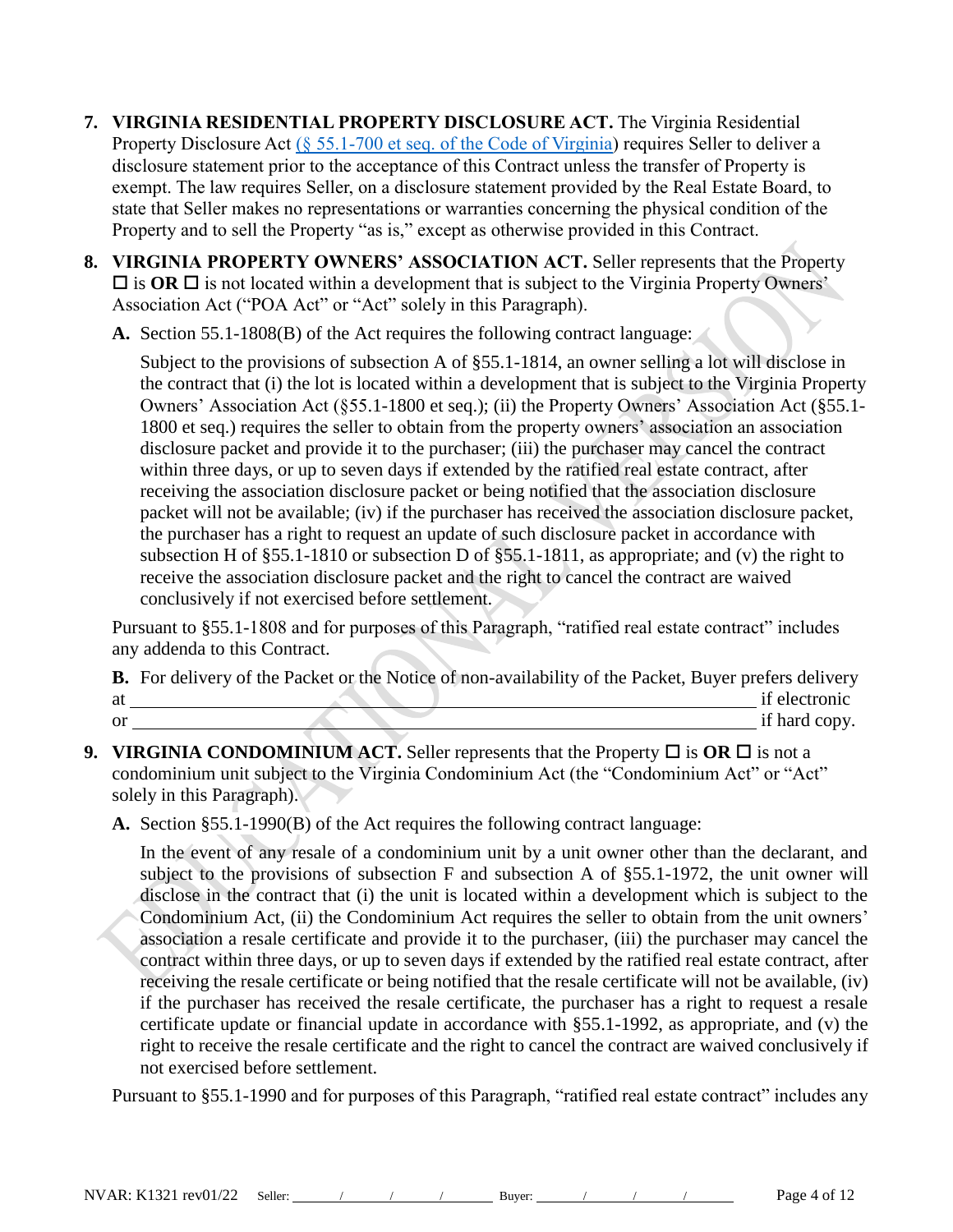addenda to this Contract.

**B.** For delivery of the Certificate or the Notice of non-availability of the Certificate, Buyer prefers delivery at if electronic or if hard copy.

**10. PROPERTY MAINTENANCE AND CONDITION; INSPECTIONS.** Except as otherwise specified herein, Seller will deliver Property free and clear of trash and debris, broom clean and in substantially the same physical condition to be determined as of  $\square$  **Date of Offer OR**  $\square$  **Date of home inspection OR**  $\Box$  Other: (if no date is selected, then Date of Offer). Seller will have all utilities in service through Settlement. Buyer and Seller will not hold Broker liable for any breach of this Paragraph. Buyer acknowledges that except as otherwise specified in this Contract, Property, including electrical, plumbing, existing appliances, heating, air conditioning, equipment and fixtures will convey in its AS-IS condition as of the date specified above.

- $\Box$  This Contract is contingent upon home inspection(s) and/or other inspections of Property. (Addendum attached); **OR**
- $\Box$  Buyer waives the opportunity to make this Contract contingent upon home inspection(s) and/or other inspections of Property.

If this Contract is contingent upon home inspection(s) and/or other inspections of Property, Seller will provide Broker, Buyer, and inspector(s) retained by Buyer reasonable access to Property to conduct home inspection(s) and/or other inspection(s) of Property.

If this Contract is not contingent upon home inspection(s) and/or other inspections of Property **Seller**  will not provide access to anyone for the purpose of conducting inspection(s) except for walkthrough inspection(s) as provided below. **However, if checked**  $\Box$  **Seller** will provide Broker, Buyer, and licensed (if applicable), professional, insured inspector(s) retained by Buyer reasonable access to Property to conduct home inspection(s) and/or other inspection(s) of Property beginning on and ending on . Nothing in this subparagraph creates a contingency not otherwise agreed to by the Parties**.**

Regardless of whether this Contract is contingent upon home inspection(s) and/or other inspections, Seller will provide Broker and Buyer reasonable access to Property to make walkthrough inspection(s) within seven (7) days prior to Settlement and/or occupancy.

**11. POSSESSION DATE.** Unless otherwise agreed to in writing between Seller and Buyer, Seller will give possession of Property at Settlement, including delivery of keys, mailbox keys, key fobs, codes, digital keys, if any. Seller will transfer exclusive control of any Smart Devices to Buyer at Settlement. If Seller fails to do so and occupies Property beyond Settlement, Seller will be a tenant at sufferance of Buyer and hereby expressly waives all notice to quit as provided by law. Buyer will have the right to proceed by any legal means available to obtain possession of Property. Seller will pay any damages and costs incurred by Buyer including reasonable attorney fees.

## **12. UTILITIES; MAJOR SYSTEMS.** (Check all that apply)

| Water Supply:                                                                                                   |  |            |  |            |  |              | $\Box$ Public $\Box$ Private Well $\Box$ Community Well          |  |                     |
|-----------------------------------------------------------------------------------------------------------------|--|------------|--|------------|--|--------------|------------------------------------------------------------------|--|---------------------|
| Hot Water:                                                                                                      |  | $\Box$ Oil |  | $\Box$ Gas |  | $\Box$ Elec. | $\Box$ Other                                                     |  |                     |
| Air Conditioning:                                                                                               |  |            |  |            |  |              | $\Box$ Oil $\Box$ Gas $\Box$ Elec. $\Box$ Heat Pump $\Box$ Other |  | $\Box$ Zones $\_\_$ |
| Heating:                                                                                                        |  | $\Box$ Oil |  |            |  |              | $\Box$ Gas $\Box$ Elec. $\Box$ Heat Pump $\Box$ Other            |  | $\Box$ Zones        |
| Sewage Disposal: $\Box$ Public $\Box$ Septic for #BR $\Box$ Community Septic $\Box$ Alternative Septic for #BR: |  |            |  |            |  |              |                                                                  |  |                     |
| Septic Waiver Disclosure provided by Seller (if applicable) per VA Code §32.1-164.1:1. State Board of           |  |            |  |            |  |              |                                                                  |  |                     |
| Health septic system waivers are not transferable.                                                              |  |            |  |            |  |              |                                                                  |  |                     |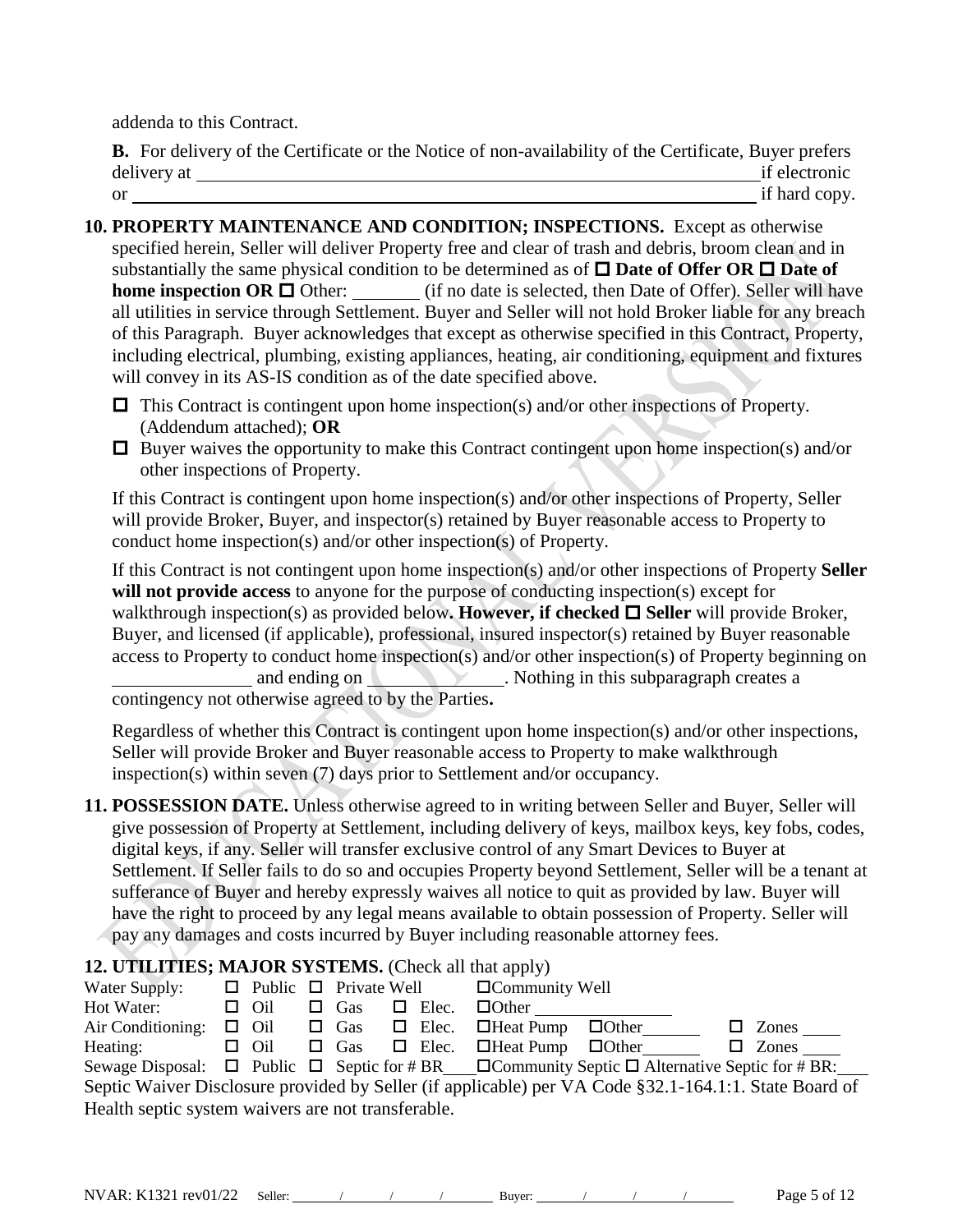**13. PERSONAL PROPERTY AND FIXTURES.** Property includes the following personal property and fixtures, if existing: built-in heating and central air conditioning equipment, plumbing and lighting fixtures, sump pump, attic and exhaust fans, storm windows, storm doors, screens, installed wall-towall carpeting, window shades, blinds, window treatment hardware, smoke and heat detectors, antennas, exterior trees, and shrubs. Unless otherwise agreed to in writing, all surface or wall mounted electronic components/devices **DO NOT** convey; however, all related mounts, brackets and hardware **DO** convey. Smart home devices installed, hardwired or attached to personal property or fixtures conveyed pursuant to this paragraph, including but not limited to, smart switches, smart thermostats, smart doorbells, and security cameras ("Smart Devices") **DO** convey unless otherwise agreed to in writing. If more than one of an item conveys, the number of items is noted.

**The items marked YES below are currently installed or offered and will convey.** 

| Yes # Items |                                 | Yes # Items |                               | Yes # Items |                               |
|-------------|---------------------------------|-------------|-------------------------------|-------------|-------------------------------|
| □           | Alarm System                    |             | Freezer                       |             | <b>Satellite Dish</b>         |
|             | <b>Built-in Microwave</b>       |             | <b>Furnace Humidifier</b>     | ⊔           | <b>Storage Shed</b>           |
|             | Ceiling Fan                     |             | Garage Opener                 | $\Box$      | <b>Stove or Range</b>         |
|             | Central Vacuum                  |             | w/ remote                     | K.          | <b>Trash Compactor</b>        |
|             | <b>Clothes Dryer</b>            | □           | Gas Log                       |             | Wall Oven                     |
|             | <b>Clothes Washer</b>           | □           | Hot Tub, Equip & Cover $\Box$ |             | <b>Water Treatment System</b> |
|             | Cooktop                         |             | Intercom                      |             | Window A/C Unit               |
|             | Dishwasher                      | □           | <b>Playground Equipment</b>   | □           | Window Fan                    |
|             | Disposer                        |             | Pool, Equip, & Cover          | □           | <b>Window Treatments</b>      |
| □           | Electronic Air Filter           |             | Refrigerator                  |             | <b>Wood Stove</b>             |
|             | Fireplace Screen/Door $\square$ |             | w/ice maker                   |             |                               |

**OTHER CONVEYANCES (as-is, no additional value and for Seller convenience)**

#### **DOES NOT CONVEY**

**FUEL TANKS.**  $\Box$  Fuel Tank(s) Leased # **OR**  $\Box$  Fuel Tank(s) Owned (Fuel Tank(s), if owned, convey) # . Unless otherwise agreed to in writing, any heating or cooking fuels remaining in supply tank(s) at Settlement will become the property of Buyer.

LEASED ITEMS. Any leased items, systems or service contracts (including, but not limited to, fuel tanks, water treatment systems, lawn contracts, security system monitoring, and satellite contracts) **DO NOT** convey absent an express written agreement by Buyer and Seller. The following is a list of the leased items within Property:

**14. IRS/FIRPTA – WITHHOLDING TAXES FOR FOREIGN SELLER.** Seller **is OR is not** a "Foreign Person," as defined by the Foreign Investment in Real Property Tax Act (FIRPTA). If Seller is a Foreign Person, Buyer may be required to withhold and pay to the Internal Revenue Service (IRS) up to fifteen percent (15%) of the Sales Price on behalf of the Seller and file an IRS form which includes both Seller and Buyer tax identification numbers. The Parties agree to cooperate with each other and Settlement Agent to effectuate the legal requirements. If Seller's proceeds are not sufficient to cover the withholding obligations under FIRPTA, Seller may be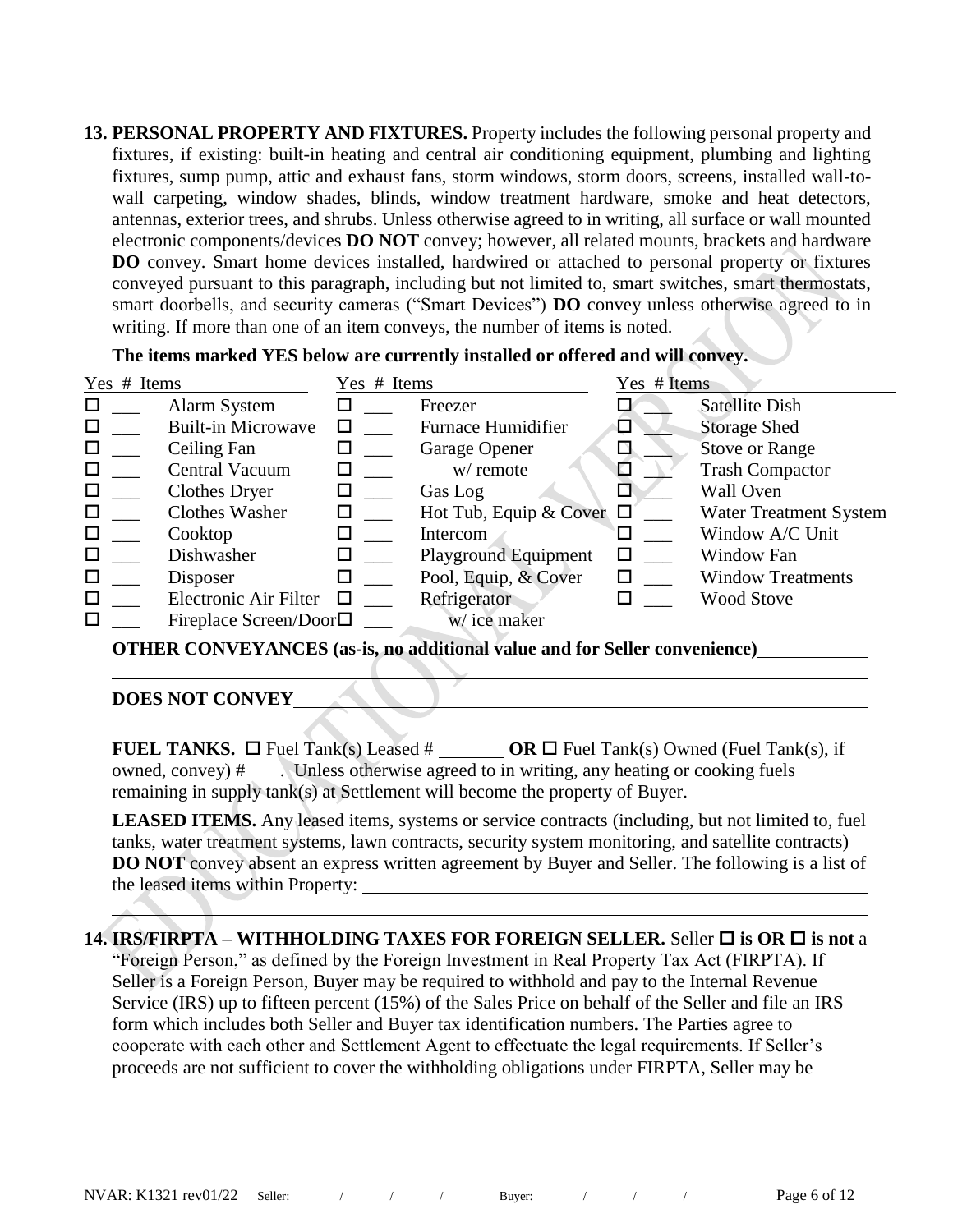required to pay at Settlement such additional certified funds necessary for the purpose of making such withholding payment.

- **15. SMOKE DETECTORS.** Seller will deliver Property with smoke detectors installed and functioning in accordance with the laws and regulations of Virginia.
- **16. TARGET LEAD-BASED PAINT HOUSING.** Seller represents that any residential dwellings at Property  $\Box$  were OR  $\Box$  were not constructed before 1978. If the dwellings were constructed before 1978, then, unless exempt under 42 U.S.C. 4852d, Property is considered "target housing" under the statute and a copy of the "Sale: Disclosure and Acknowledgment of Information on Lead-Based Paint and/or Lead-Based Paint Hazards" has been attached and made a part of the Contract as required by law. Buyer  $\Box$  does OR  $\Box$  does not waive the right to a risk assessment or inspection of Property for the presence of lead-based paint and/or lead-based paint hazards. If not, a copy of the Sales Contract Addendum for Lead-Based Paint Testing is attached to establish the conditions for a lead-based paint risk assessment or inspections.
- **17. WOOD-DESTROYING INSECT INSPECTION. □ None □ Buyer at Buyer's expense OR □ Seller at Seller's expense** will furnish a written report from a licensed pest control firm dated not more than 90 days prior to Settlement ("WDI Report") showing that all dwelling(s) and/or garage(s) within Property (excluding fences or shrubs not abutting garage(s) or dwelling(s)) are free of visible evidence of live wood-destroying insects and/or free from visible damage. If WDI Report recommends treatment and/or repair, Seller will provide Buyer, Broker and any representatives of the licensed pest control firm selected by the appropriate party above reasonable access to the Property to perform the inspection(s), treatment and/or repair. Any treatment and/or repairs for damage identified in WDI Report will be made at Seller's expense and Seller will provide written evidence of such treatment and/or repair prior to date of Settlement which will satisfy the requirements of this Paragraph. Unless the Parties otherwise agree in writing, all treatment and/or repairs are to be performed by a contractor licensed to do the type of work required.
- **18. HOME WARRANTY.**  $\Box$  **Yes OR**  $\Box$  **No. Home Warranty Policy selected by:**  $\Box$  **Buyer OR**  $\Box$ Seller and paid for and provided at Settlement by:  $\Box$  Buyer OR  $\Box$  Seller. Cost not to exceed \$ . Warranty provider to be
- **19. DAMAGE OR LOSS.** The risk of damage or loss to Property by fire, act of God, or other casualty remains with Seller until Settlement.
- **20. TITLE.** Buyer will promptly order a title report, as well as any required or desired survey. Fee simple title to Property, and everything that conveys with it, will be sold free of liens except for any loans assumed by Buyer. Seller will convey title that is good, marketable and insurable with no additional risk premium to Buyer or non-standard exceptions. In case action is required to perfect the title, such action must be taken promptly by Seller at Seller's expense. Title may be subject to easements, covenants, conditions and restrictions of record, if any, as of Date of Ratification.

Seller will convey Property by general warranty deed with English covenants of title ("Deed"). The manner of taking title may have significant legal and tax consequences. Buyer is advised to seek the appropriate professional advice concerning the manner of taking title. Seller will sign such affidavits, lien waivers, tax certifications, and other documents as may be required by the lender, title insurance company, Settlement Agent, or government authority, and authorizes Settlement Agent to obtain pay-off or assumption information from any existing lenders. Unless otherwise agreed to in writing, Seller will pay any special assessments and will comply with all orders or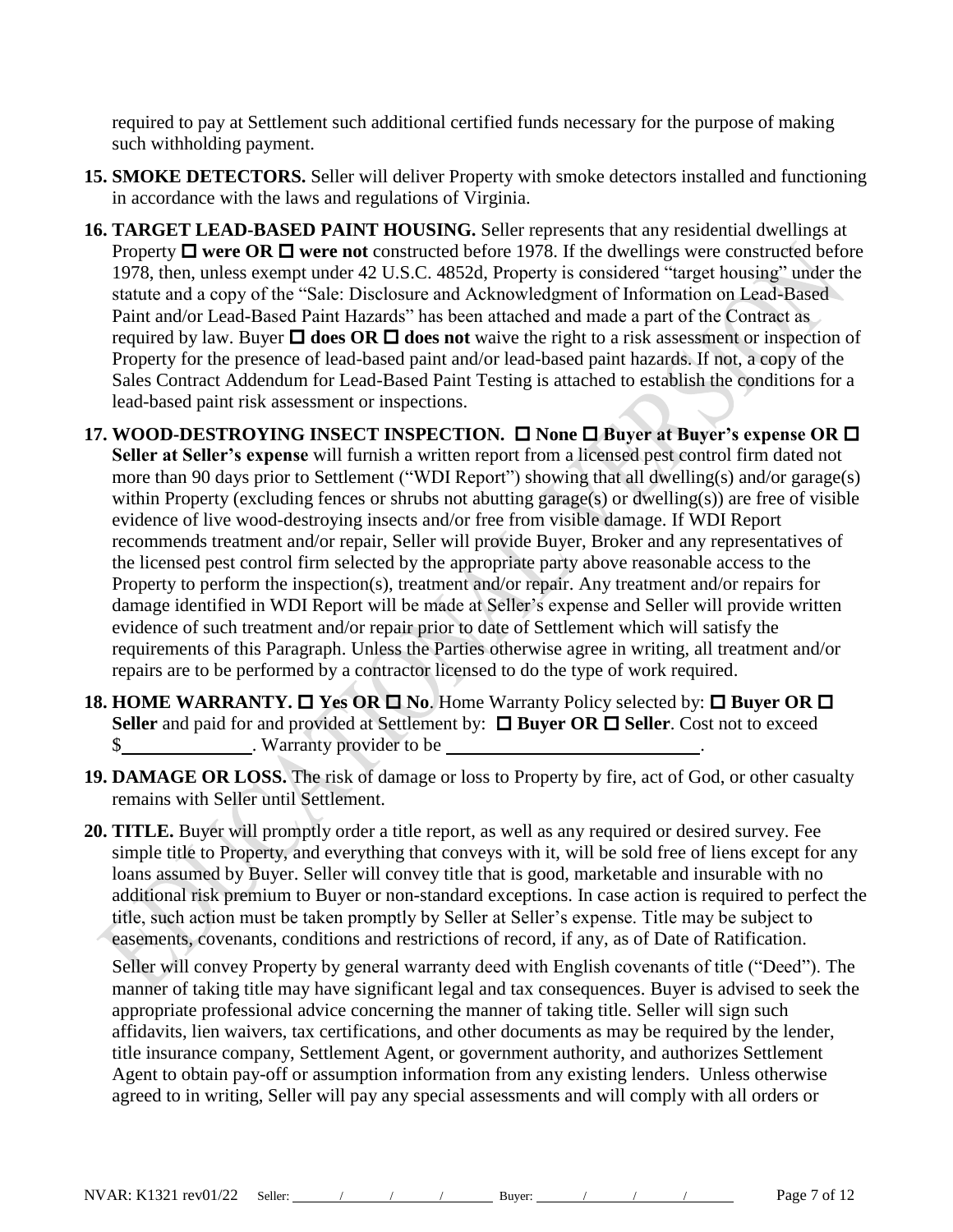notices of violations of any county or local authority, condominium unit owners' association, homeowners' or property owners' association or actions in any court on account thereof, against or affecting Property on Settlement Date. Broker is hereby expressly released from all liability for damages by reason of any defect in the title.

- **21. NOTICE OF POSSIBLE FILING OF MECHANICS' LIEN.** Code of Virginia Section 43-1 et seq. permits persons who have performed labor or furnished materials for the construction, removal, repair or improvement of any building or structure to file a lien against Property. This lien may be filed at any time after the work is commenced or the material is furnished, but not later than the earlier of (i) 90 Days from the last day of the month in which the lienor last performed work or furnished materials; or (ii) 90 Days from the time the construction, removal, repair or improvement is terminated. AN EFFECTIVE LIEN FOR WORK PERFORMED PRIOR TO THE DATE OF SETTLEMENT MAY BE FILED AFTER SETTLEMENT. LEGAL COUNSEL SHOULD BE CONSULTED.
- **22. FEES.** Fees for the preparation of the Deed, that portion of Settlement Agent's fee billed to Seller, costs of releasing existing encumbrances, Seller's legal fees and any other proper charges assessed to Seller will be paid by Seller. Fees for the title exam (except as otherwise provided), survey, recording (including those for any purchase money trusts) and that portion of Settlement Agent's fee billed to Buyer, Buyer's legal fees and any other proper charges assessed to Buyer will be paid by Buyer. Fees to be charged will be reasonable and customary for the jurisdiction in which Property is located. Grantor's tax, as well as any Regional Congestion Relief Fee and Regional WMATA Capital Fee (applicable in Alexandria City, Arlington, Fairfax, Loudoun and Prince William Counties and all cities contained within) will be paid by Seller. Buyer will pay recording charges for the Deed and any purchase money trusts.
- **23. BROKER'S FEE.** Seller irrevocably instructs Settlement Agent to pay Broker compensation ("Broker's Fee") at Settlement as set forth in the listing agreement and to disburse the compensation offered by Listing Brokerage to Cooperating Brokerage in writing as of the Date of Offer, and the remaining amount of Broker's compensation to Listing Brokerage
- **24. ADJUSTMENTS.** Rents, taxes, water and sewer charges, condominium unit owners' association, homeowners' and/or property owners' association regular periodic assessments (if any) and any other operating charges, are to be adjusted to the Date of Settlement. Taxes, general and special, are to be adjusted according to the most recent property tax bill(s) for Property issued prior to Settlement Date, except that recorded assessments for improvements completed prior to Settlement, whether assessments have been levied or not, will be paid by Seller or allowance made at Settlement. If a loan is assumed, interest will be adjusted to the Settlement Date and Buyer will reimburse Seller for existing escrow accounts, if any.

# **25. ATTORNEY'S FEES.**

**A.** If any Party breaches this Contract and a non-breaching Party retains legal counsel to enforce its rights hereunder, the non-breaching Party will be entitled to recover against the breaching Party, in addition to any other damages recoverable against any breaching Party, all of its reasonable Legal Expenses incurred in enforcing its rights under this Contract, whether or not suit is filed, and in obtaining, enforcing and/or defending any judgment related thereto. Should any tribunal of competent jurisdiction determine that more than one party to the dispute has breached this Contract, then all such breaching Parties will bear their own costs, unless the tribunal determines that one or more parties is a "Substantially Prevailing Party," in which case any such Substantially Prevailing Party will be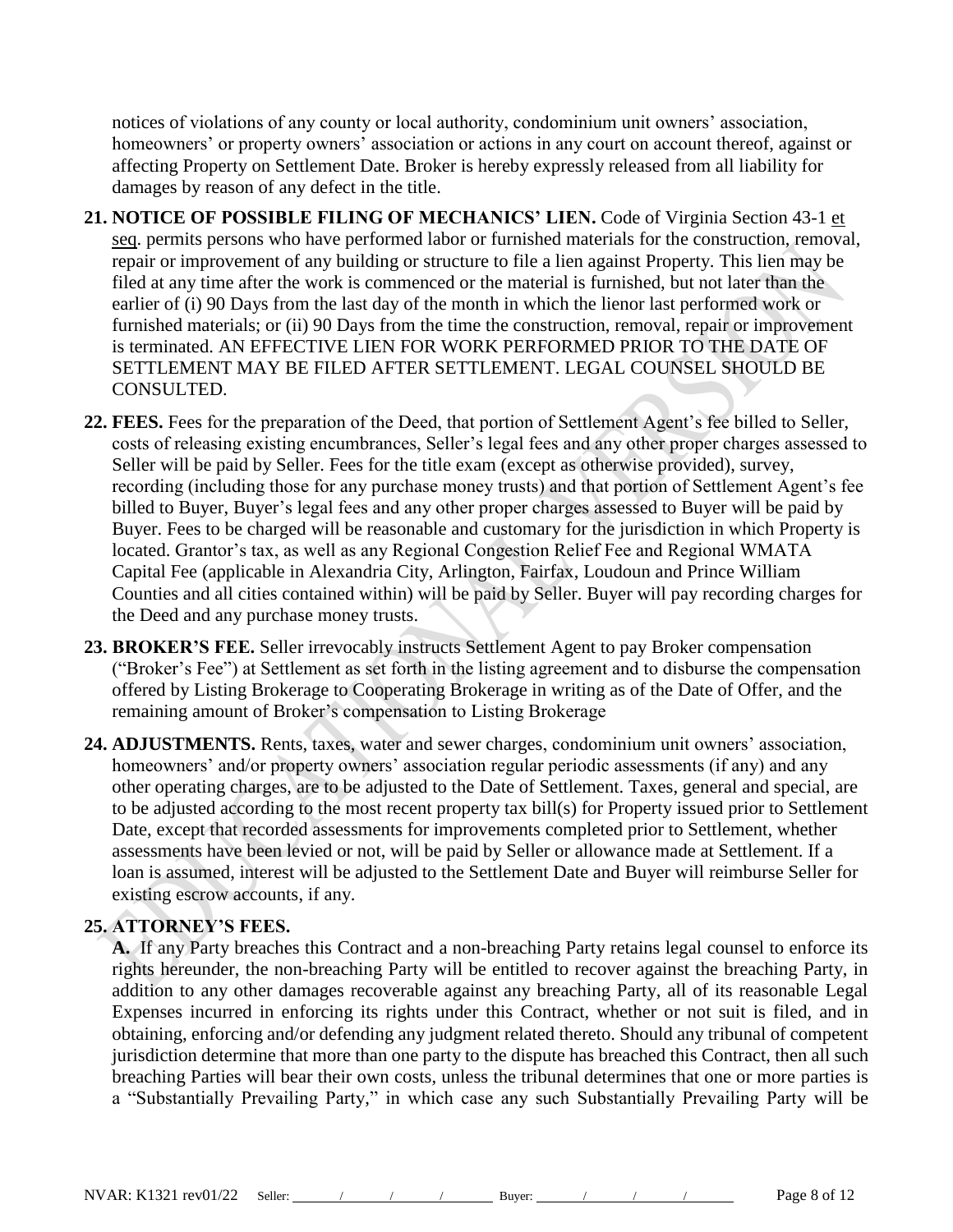entitled to recover from any of the breaching parties, in addition to any other damages recoverable against any breaching Party, all of its reasonable Legal Expenses incurred in enforcing its rights under this Agreement, whether or not suit is filed, and in obtaining, enforcing and/or defending any judgment related thereto.

**B.** In the event a dispute arises resulting in the Broker (as used in this paragraph to include any agent, licensee, or employee of Broker) being made a party to any litigation by Buyer or by Seller, the Parties agree that the Party who brought Broker into litigation will indemnify the Broker for all of its reasonable Legal Expenses incurred, unless the litigation results in a judgment against Broker.

**26. DEFAULT.** If Buyer fails to complete Settlement for any reason other than Default by Seller, Buyer will be in Default and, at the option of Seller, Deposit may be forfeited to Seller as liquidated damages and not as a penalty. In such event, Buyer will be relieved from further liability to Seller. If Seller does not elect to accept Deposit as liquidated damages, Deposit may not be the limit of Buyer's liability in the event of a Default. Buyer and Seller knowingly, freely and voluntarily waive any defense as to the validity of liquidated damages under this Contract, including Seller's option to elect liquidated damages or pursue actual damages, or that such liquidated damages are void as penalties or are not reasonably related to actual damages.

If Seller fails to perform or comply with any of the terms and conditions of this Contract or fails to complete Settlement for any reason other than Default by Buyer, Seller will be in Default and Buyer will have the right to pursue all legal or equitable remedies, including specific performance and/or damages. If either Buyer or Seller is in Default, then in addition to all other damages, the defaulting party will immediately pay the costs incurred for title examination, Appraisal, survey and Broker's Fee in full.

If either Seller or Buyer refuses to execute a release of Deposit ("Release") when requested to do so in writing and a court finds that such party should have executed the Release, the party who so refused to execute the Release will pay the expenses, including, without limitation, reasonable attorney's fees, incurred by the other party in the litigation.

- **27. VOID CONTRACT.** If this Contract becomes void and of no further force and effect, without Default by either party, both Parties will immediately execute a release directing that Deposit, if any, be refunded in full to Buyer according to the terms of the DEPOSIT paragraph.
- **28. OTHER DISCLOSURES. Buyer and Seller should carefully read this Contract to be sure that the terms accurately express their respective understanding as to their intentions and agreements. Broker can counsel on real estate matters, but if legal advice is desired by either party, such party is advised to seek legal counsel. Buyer and Seller are further advised to seek appropriate professional advice concerning the condition of Property or tax and insurance matters.** The following provisions of this Paragraph disclose some matters which the Parties may investigate further. These disclosures are not intended to create a contingency. Any contingency must be specified by adding appropriate terms to this Contract. The Parties acknowledge the following disclosures:

**A. Property Condition.** Various inspection services and home warranty insurance programs are available. Broker is not advising the Parties as to certain other issues, including without limitation: water quality and quantity (including but not limited to, lead and other contaminants); sewer or septic; soil condition; flood hazard areas; possible restrictions of the use of Property due to restrictive covenants, zoning, subdivision, or environmental laws, easements or other documents; airport or aircraft noise; planned land use, roads or highways; and construction materials and/or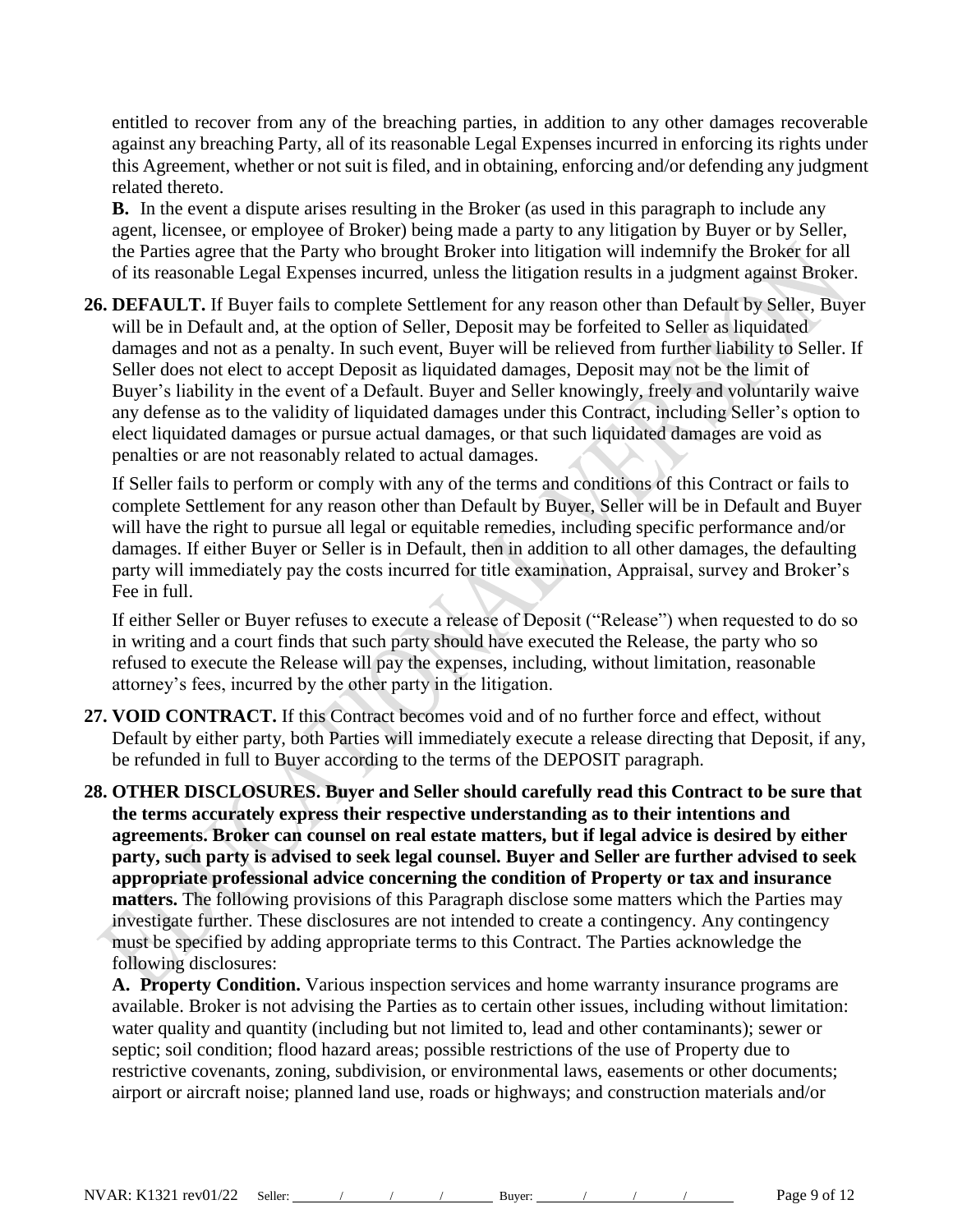hazardous materials, including but without limitation flame retardant treated plywood (FRT), radon, urea formaldehyde foam insulation (UFFI), mold, polybutylene pipes, synthetic stucco (EIFS), underground storage tanks, defective drywall, asbestos and lead-based paint. Information relating to these issues may be available from appropriate government authorities.

**B. Legal Requirements.** All contracts for the sale of real property must be in writing to be enforceable. Upon ratification and Delivery, this Contract becomes a legally binding agreement. Any changes to this Contract must be made in writing for such changes to be enforceable.

**C. Financing.** Mortgage rates and associated charges vary with financial institutions and the marketplace. Buyer has the opportunity to select the lender and the right to negotiate terms and conditions of the financing subject to the terms of this Contract. The financing may require substantial lump sum (balloon) payments on the due dates. Buyer has not relied upon any representations regarding the future availability of mortgage money or interest rates for the refinancing of any such lump sum payments.

**D. Broker.** Buyer and Seller acknowledge that Broker is being retained solely as a real estate agent and not as an attorney, tax advisor, lender, appraiser, surveyor, structural engineer, mold or air quality expert, home inspector, or other professional service provider. Broker may from time to time engage in the general insurance, title insurance, mortgage loan, real estate settlement, home warranty and other real estate-related businesses and services. Therefore, in addition to Broker's Fee specified herein, Broker may receive compensation related to other services provided in the course of this transaction pursuant to the terms of a separate agreement/disclosure.

**E. Property Taxes.** Your property tax bill could substantially increase following settlement. For more information on property taxes, contact the appropriate taxing authority in the jurisdiction where Property is located.

**F. Property Insurance.** Obtaining property insurance is typically a requirement of the lender in order to secure financing. Insurance rates and availability are determined in part by the number and nature of claims and inquiries made on a property's policy as well as the number and nature of claims made by a prospective Buyer. Property insurance has become difficult to secure in some cases. Seller should consult an insurance professional regarding maintaining and/or terminating insurance coverage.

**G. Title Insurance.** Buyer may, at Buyer's expense, purchase owner's title insurance. Depending on the particular circumstances of the transaction, such insurance could include affirmative coverage against possible mechanics' and materialmen's liens for labor and materials performed prior to Settlement and which, though not recorded at the time of recordation of Buyer's deed, could be subsequently recorded and would adversely affect Buyer's title to Property. The coverage afforded by such title insurance would be governed by the terms and conditions thereof, and the premium for obtaining such title insurance coverage will be determined by its coverage.

Buyer may purchase title insurance at either "standard" or "enhanced" coverage rates. For purposes of owner's policy premium rate disclosure by Buyer's lender(s), if any, Buyer and Seller require that enhanced rates be quoted by Buyer's lender(s). Buyer understands that nothing herein obligates Buyer to obtain any owner's title insurance coverage at any time, including at Settlement, and that the availability of enhanced coverage is subject to underwriting criteria of the title insurer.

## **29. DEFINITIONS.**

**A.** "Date of Ratification" means the date of Delivery of the final acceptance in writing by Buyer and Seller of all the terms of this Contract to Buyer and Seller (not the date of the expiration or removal of any contingencies).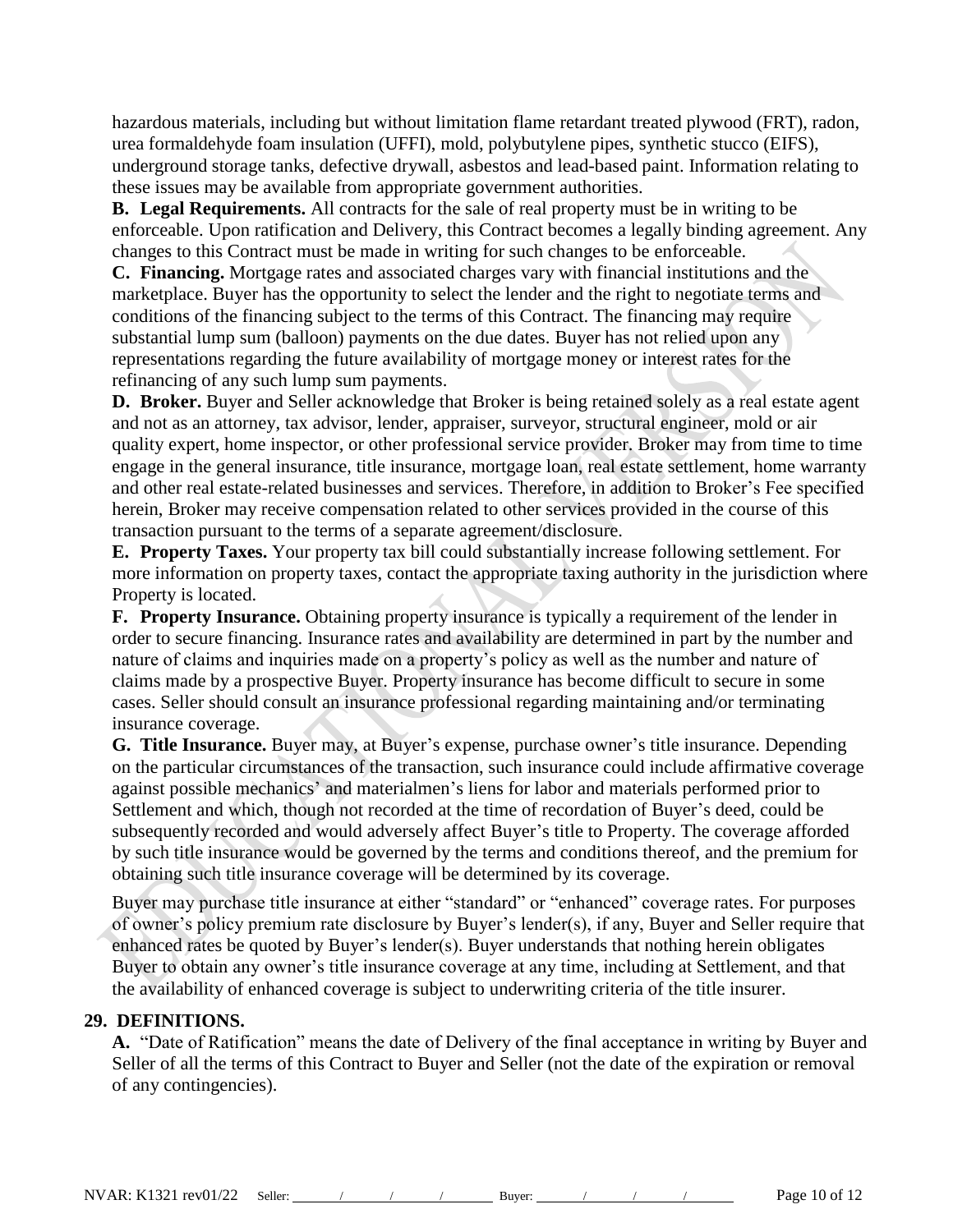**B.** "Appraisal" means written appraised valuation(s) of Property, conducted by a Virginia-licensed appraiser ("Appraiser").

**C.** "Day(s)" or "day(s)" means calendar day(s) unless otherwise specified in this Contract.

**D.** All references to time of day refer to the Eastern Time Zone of the United States.

**E.** For the purpose of computing time periods, the first Day will be the Day following Delivery and the time period will end at 9:00 p.m. on the Day specified.

**F.** The masculine includes the feminine and the singular includes the plural.

**G.** "Legal Expenses" means attorney fees, court costs, and litigation expenses, if any, including, but not limited to, expert witness fees and court reporter fees.

**H.** "Notices" ("Notice," "notice," or "notify") means a unilateral communication from one party to another. All Notices required under this Contract will be in writing and will be effective as of Delivery. Written acknowledgment of receipt of Notice is a courtesy but is not a requirement.

**I.** "Buyer" and "Purchaser" may be used interchangeably in this Contract and any accompanying addenda or notices.

**J.** "Seller Subsidy" is a payment from Seller towards Buyer's charges (including but not limited to loan origination fees, discount points, buy down or subsidy fees, prepaids or other charges) as allowed by lender(s), if any. Seller Subsidy reduces total proceeds to Seller at Settlement. It is Buyer's responsibility to confirm with any lender(s) that the entire credit provided herein may be utilized. If lender(s) prohibits Seller from the payment of any portion of this credit, then said credit will be reduced to the amount allowed by lender(s).

- **30. TIME IS OF THE ESSENCE.** Time is of the essence means that the dates and time frames agreed to by the Parties must be met. Failure to meet stated dates or time frames will result in waiver of contractual rights or will be a Default under the terms of the Contract.
- **31. REAL ESTATE LICENSED PARTIES.** The Parties acknowledge that is an is an  $\Box$  active **OR**  $\Box$  inactive licensed real estate agent in  $\Box$  Virginia and/or  $\Box$  Other and is either the  $\Box$  Buyer **OR**  $\Box$  Seller **OR**  $\Box$  is related to one of the Parties in this transaction.
- **32. ENTIRE AGREEMENT.** This Contract will be binding upon the Parties and each of their respective heirs, executors, administrators, successors, and permitted assigns. The provisions not satisfied at Settlement will survive the delivery of the deed and will not be merged therein. This Contract, unless amended in writing, contains the final and entire agreement of the Parties and the Parties will not be bound by any terms, conditions, oral statements, warranties or representations not herein contained. The interpretation of this Contract will be governed by the laws of the Commonwealth of Virginia. This Contract may be signed in one or more counterparts, each of which is deemed to be an original, and all of which together constitute one and the same instrument. Documents obtained via facsimile machines will also be considered as originals. Typewritten or handwritten provisions included in this Contract will control all pre-printed provisions in conflict.
- **33. ASSIGNABILITY.** This Contract may not be assigned without the written consent of Buyer and Seller. If Buyer and Seller agree in writing to an assignment of this Contract, the original parties to this Contract remain obligated hereunder until Settlement.
- **34. ADDITIONS.** The following forms, if ratified and attached, are made a part of this Contract. (This list is not all inclusive of addenda that may need to be attached).
- $\Box$  Home Inspection/Radon Testing Contingency  $\Box$  New Home Sales Addendum
- $\Box$  Lead-Based Paint Inspection Contingency  $\Box$  Escalation Addendum
- 
- 
- 
- $\Box$  Contingency and Clauses  $\Box$  Private Well and/or Septic Inspection